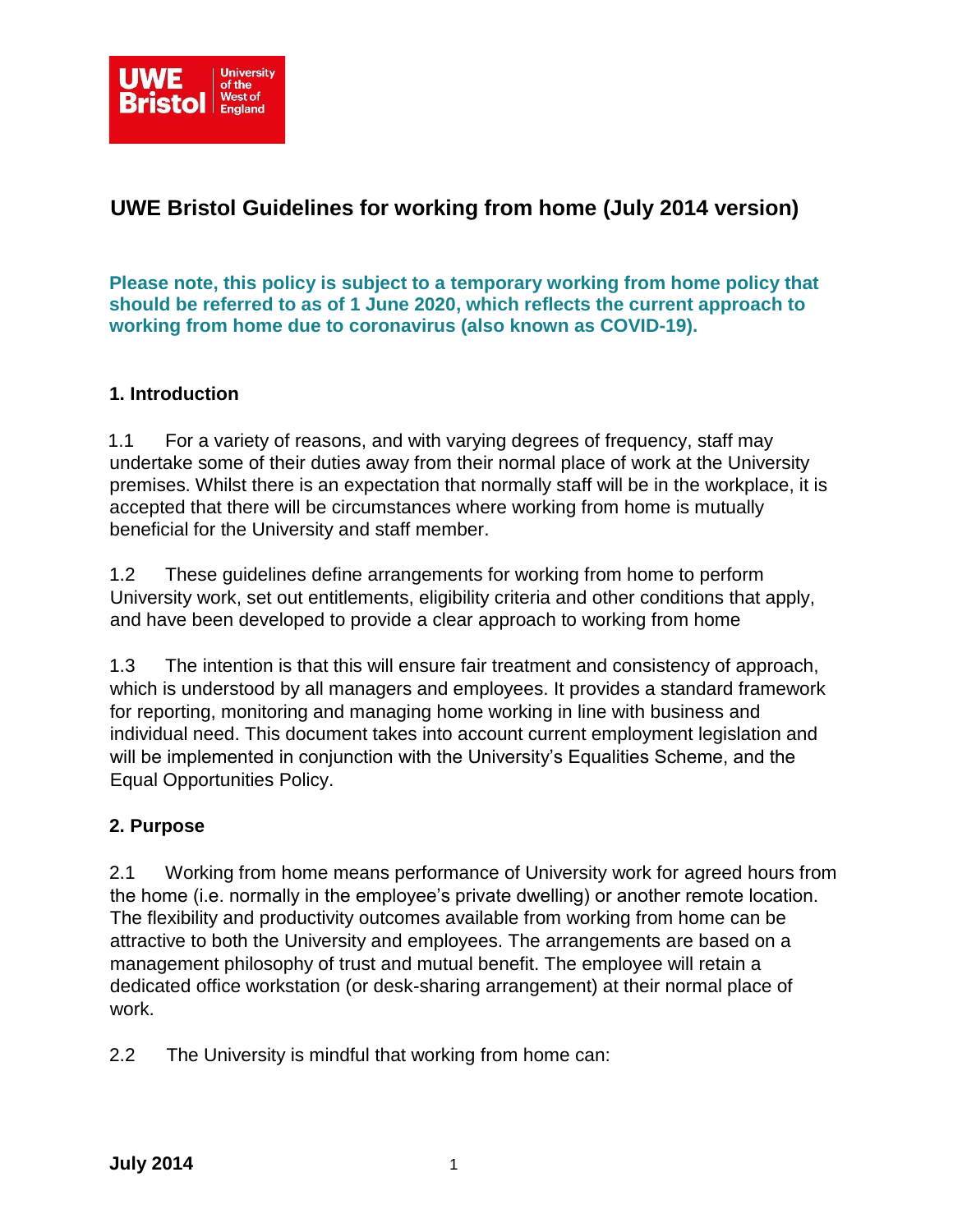- be mutually beneficial where work needs to be done with minimum distraction or interruption
- assist with flexibility around reasonable caring, dependent or domestic  $\bullet$ responsibilities; as part of a phased return to work after maternity or sick leave; or as a reasonable adjustment.
- save use of cars, commuting time and can ease car-parking requirements. It can also reduce congestion at peak times and reduce pollution which will help reduce the University's carbon footprint.
- 2.3 Working from home:
	- is voluntary and is not intended to create a situation where staff feel obliged to  $\bullet$ work excessive hours;
	- should not create additional workload for other employees, or otherwise affect operational efficiency and effectiveness
	- is not a contractual right through either express or implied terms.
	- will not alter an employee's terms and conditions of employment; does not attract subsidy since the benefits are seen as being mutual; does not normally mean that equipment will be provided by the University for use at home.
	- arrangements will be subject to review to ensure that they remain  $\bullet$
	- appropriate for all parties and may be modified through discussion.  $\bullet$

#### **3. Scope**

3.1 These guidelines can be applied in principle to all University employees, regardless of contract type or duration, other than those employed on a casual basis, although it is recognised that because of the nature of some roles, home working is not practical for all.

3.2 Certain roles have aspects for which working from home would appear to be well suited, and some examples as given below:

- report writing
- desk based research
- completion of notes or minutes
- $\bullet$ preparation or administration for academic work
- marking  $\bullet$
- $\bullet$ lecture preparation

3.3 Positions with the following requirements will **not** normally be considered for home working: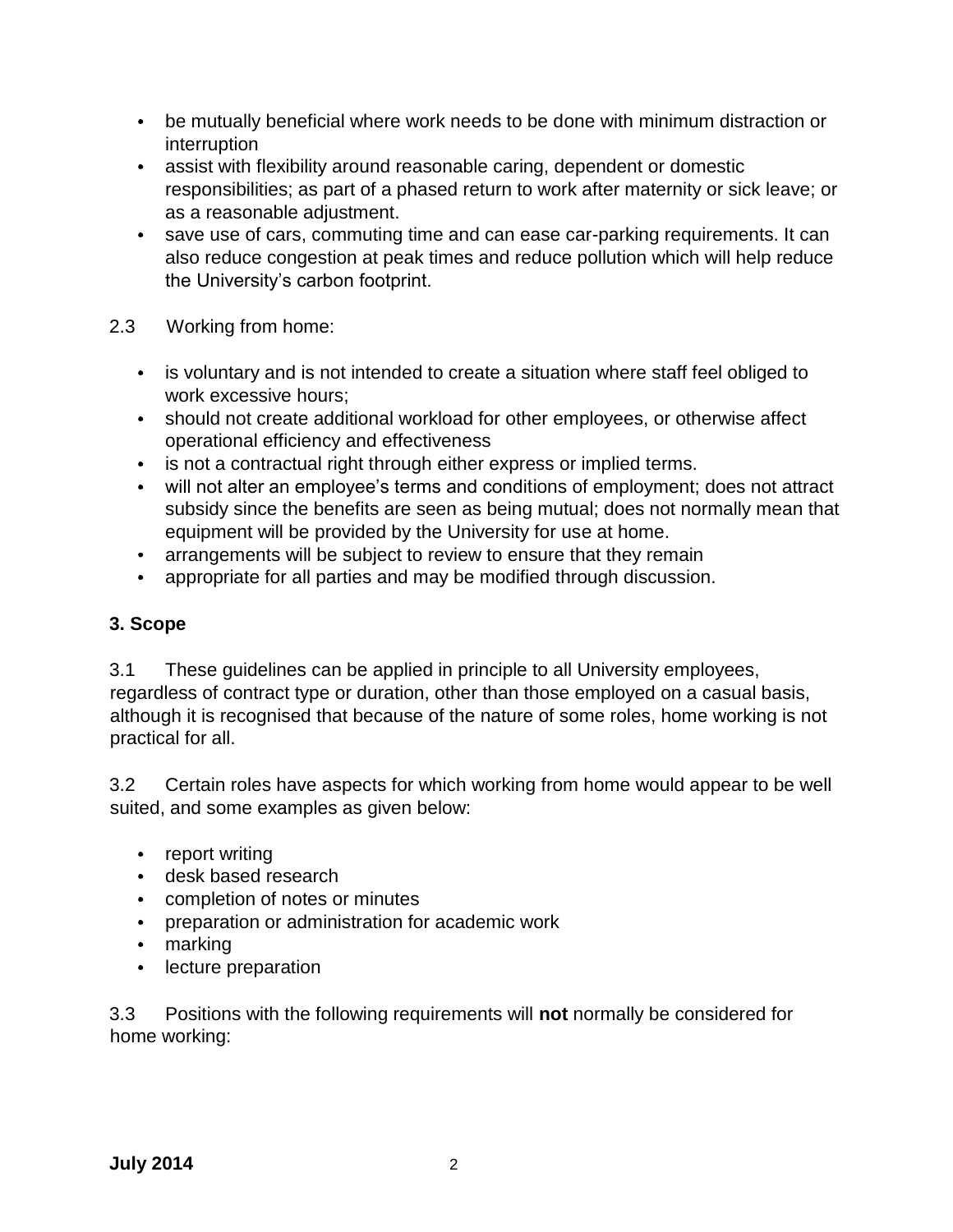- direct customer face to face contact on a frequent basis (for example reception); being a member of a team who needs to have frequent face to face contact with other team members;
- servicing and serving other University facilities or assets (e.g. security office,  $\bullet$ physical recreation assistant, grounds worker);
- a high level of supervision or line management responsibility; delivery of teaching

## **4. Health and safety considerations**

4.1 Most of the work that staff would undertake at home is paper-based work or work on a computer, and as such should not introduce health and safety risks not already present in the home environment.

4.2 The home worker should refer to guidance on the University's web pages regarding the use of [Display Screen Equipment](http://imp.uwe.ac.uk/imp_public/displayentry.asp?URN=9092&rp=listEntry.asp) [\(](http://imp.uwe.ac.uk/imp_public/displayentry.asp?URN=9092&rp=listEntry.asp)DSE) and the principles for setting up an appropriate workstation at home.

4.3 The home worker should refer to the safety guidance note regarding [lone working](http://imp.uwe.ac.uk/imp_public/displayentry.asp?URN=971&rp=listEntry.asp) on the University's Health and Safety website, as well as the ["Working Alone"](https://www.hse.gov.uk/lone-working/worker/index.htm) leaflet available at www.hse.gov.uk.

## **5. Key information for employees who wish to home work**

## **5.1 Equipment and technology**

5.1.1 As the University campus remains a work base for the employee and a desk and equipment is provided on campus, the University will not normally provide the employee with additional IT equipment, phone, broadband connection or furniture to work from home.

5.1.2 The employee is responsible for ensuring that they have suitable telephone and broadband services where required, and for contacting the service provider in the event of any technical issues. It is not possible for the University to provide IT support for equipment owned by employees.

5.1.3 Employees who are using University supplied and supported equipment can receive telephone support from IT Services, but if the issue cannot be resolved by telephone, they will be required to bring the equipment on-site, as home visits are not possible. The ITS helpdesk is available on +44 (0)117 328 3612 or dial extension 123 (24 hrs) and at [itonline@uwe.ac.uk.](mailto:itonline@uwe.ac.uk)

5.1.4 All employees are required to use their own and supplied equipment correctly and to take reasonable steps to maintain any equipment provided, removing defective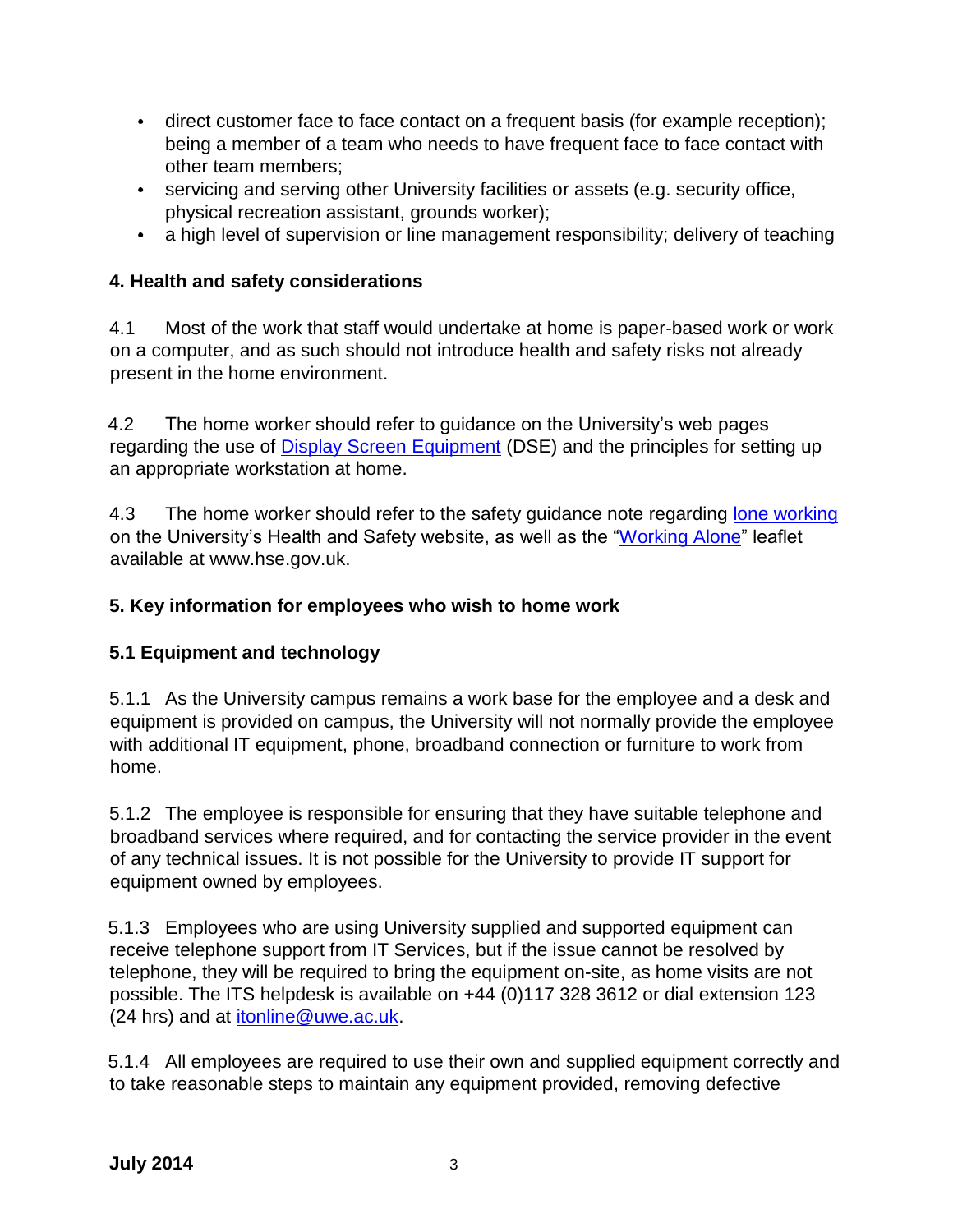equipment from use and reporting defects on supplied equipment to their line manager. University equipment may not be used by others i.e. family and friends etc.

5.1.5 While employed by the University, staff can [install Office 365 desktop apps](https://intranet.uwe.ac.uk/tasks-guides/Guide/office-365#part4) on up to five personal computers.

## **5.2. Security of information / data protection**

5.2.1 Appropriate security must be obtained for all University information stored on a computer (including back-up arrangements) and there must be secure storage for any confidential information. Employees are responsible for ensuring the security of University property and all University information, files, documents, data etc. within their possession, including both paper and electronic material. Staff should discuss the security implications of working from home with their local IT team.

5.2.2 In most cases it will not be necessary for employees to transfer private or confidential information from the University to home as these files should be stored and accessed by using either:

- the [External Access System \(XA\)](http://www.uwe.ac.uk/its-staff/corporate/services/remotefiletransfer.shtml) [t](http://www.uwe.ac.uk/its-staff/corporate/services/remotefiletransfer.shtml)o remotely access the data using the Staff Desktop or
- work on the data in SharePoint, where the data is held securely and any communication over the internet is encrypted.

Both of these methods avoid the need to store any data on the local computer. The computer must also be password-protected

5.2.3 Further guidance on the use and access of University IT resources when working from home and the required security steps to be taken is available on the ITS web pages: [Data protection and encryption facilities](http://www.uwe.ac.uk/its-staff/corporate/ourpolicies/intranet/encryption_facilities_provided_by_uwe_itservices.shtml)

5.2.4 All home workers are required to adhere to the University's [Acceptable Use Policy](http://www.uwe.ac.uk/its-staff/corporate/ourpolicies/openaccess/staffaup.shtml) and **Data [Protection Policy](http://imp.uwe.ac.uk/imp_public/displayEntry.asp?URN=726&rp=listCategory.asp&cat=438)** [w](http://imp.uwe.ac.uk/imp_public/displayEntry.asp?URN=726&rp=listCategory.asp&cat=438)hilst undertaking University business.

## **5.3 Insurance**

5.3.1 The employee must understand that it is their responsibility to assess the implications for them of home working, for example with respect to taxation, insurance, mortgage, rental or leasing arrangements. Homeworking will be agreed on the basis that the employee has addressed any potential issues.

5.3.2 University equipment would be covered by the University's own insurance.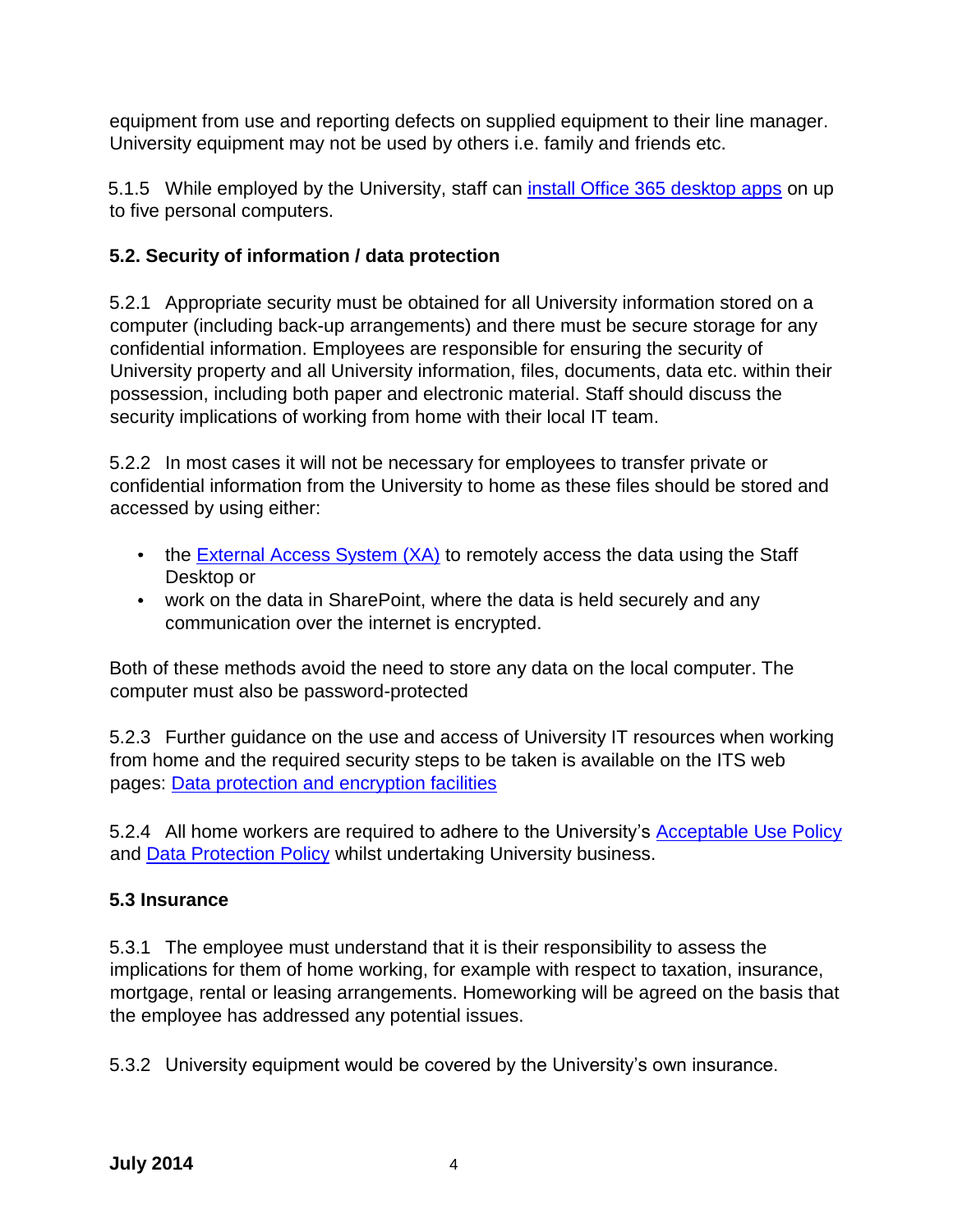5.3.3 The University holds liability insurances that provide cover for the legal liabilities of the University and its employees whenever they are engaged in University business. This cover applies irrespective of where the activity is taking place.

#### **5.4 Costs/expenses**

5.4.1 No contribution will be made by the University towards normal household expenses attached to home working, such as heating, lighting or council tax costs. When an employee is working at or from home, journeys made to the normal office base will not be reimbursed as normal home to work rules apply.

#### **5.5 Communication**

5.5.1 Good communication is an essential part of any successful home working arrangement. Provision must be made to allow effective communication with work colleagues and external clients during the working day.

5.5.2 Employees must be contactable throughout normal working hours by the line manager and other University employees. The arrangements for contact should be agreed prior to working from home. The employee's home phone number and home address may not be divulged without their express permission.

5.5.4 Under no circumstances are arrangements to be made for students, clients or representatives to meet with the employee at their home. All such meetings should be carried out at the University campus or a similar professional setting in order to maintain the necessary level of professionalism and safety.

#### **6. Requests for home working**

6.1 This guidance should ensure an appropriate and equitable response to employee requests for home working, with decisions taken and communicated in an efficient and fair manner. It is granted at the University's discretion and requires the approval of the appropriate line manager following discussion with the employee. It is recognised that some academic staff already work from home and do not need to seek agreement for each occasion of home working. However, they should be reminded of the guidance set out in this document.

6.2 An employee should approach their line manager with a request for home working, and a rationale for why this request is being made (for example to enable them to complete a report). Normally this rationale will outline the benefits of working from home and the expected outcomes. .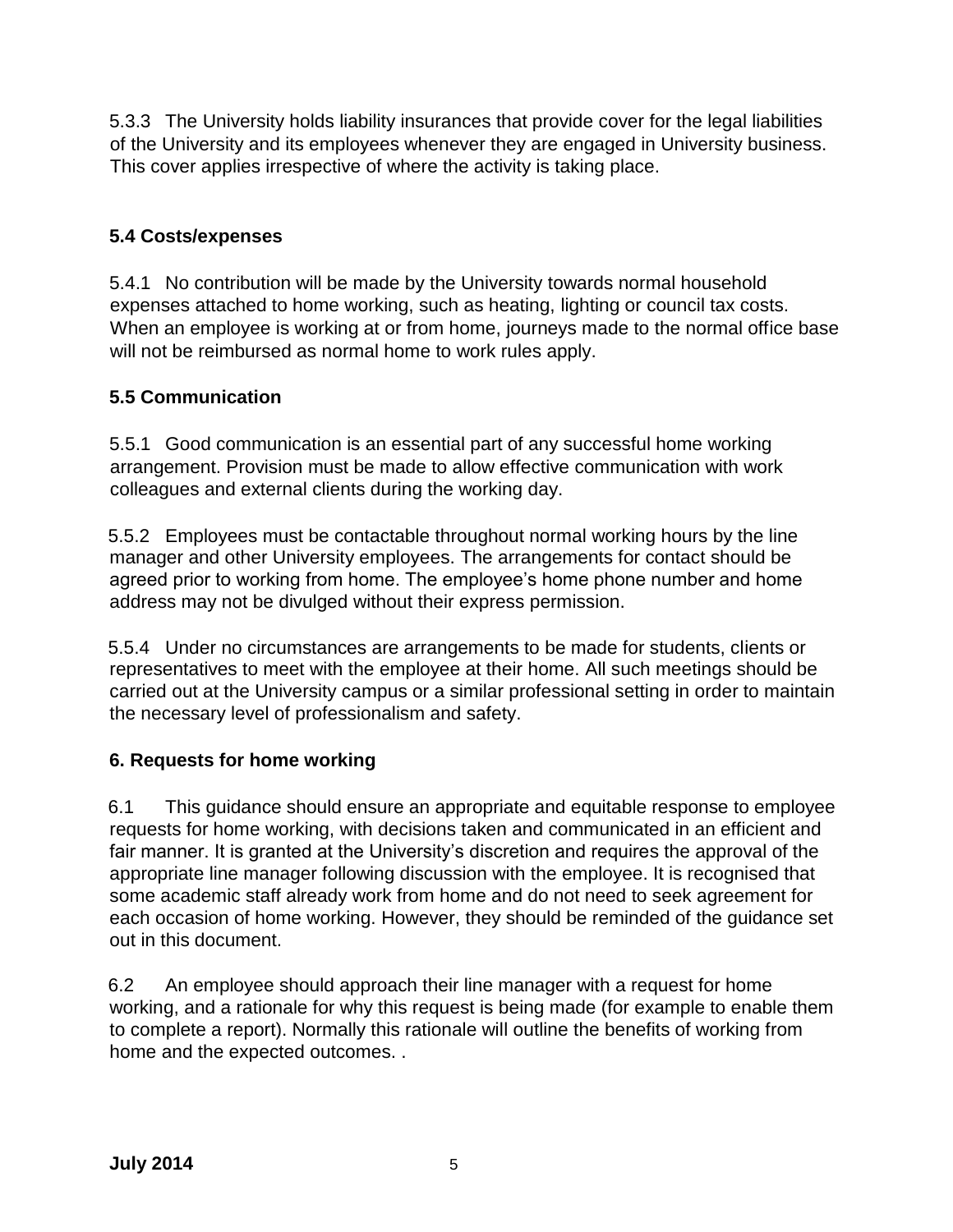6.3 If the request is supported then this will apply on an adhoc basis as and when required and as agreed between the employee and the manager.

6.4 A manager may refuse a request to work from home, but should aim to be as flexible as possible in accommodating such a request.

## **7. Responsibilities**

- 7.1 Line manager responsibilities:
	- To consider requests for home working and how this can benefit the University, individual and the environment and be flexible in their approach.
	- To notify employees of relevant arrangements, and to provide the employee with a copy of this home working guidance.
	- To ensure that the employee is aware of expectations and the required standard of work.
	- To provide feedback and to discuss and evaluate the arrangement.
- 7.2 Employee responsibilities:
	- To abide by the requirements of this document.
	- To give details of a mobile and/or home telephone number and to facilitate communication with the University as appropriate.
	- To deliver the expected work outcomes.
	- Understand and consider all the information within these guidelines, in particular their own responsibilities regarding health and safety, data security and confidentiality.
	- To record the actual time worked on their flexi sheet (where appropriate)  $\bullet$  .
- 7.3 Human Resources responsibilities:
	- $\bullet$ To provide advice and guidance to managers and employees on how to effectively deal with home working at departmental or individual level.
	- To assist managers with the fair and consistent application of the guidelines.

#### **8. Other relevant guidelines**

8.1 All employees have the legal right to request flexible work arrangements and home working may be a practical alternative to travel, or considered as a reasonable adjustment for disabled staff.